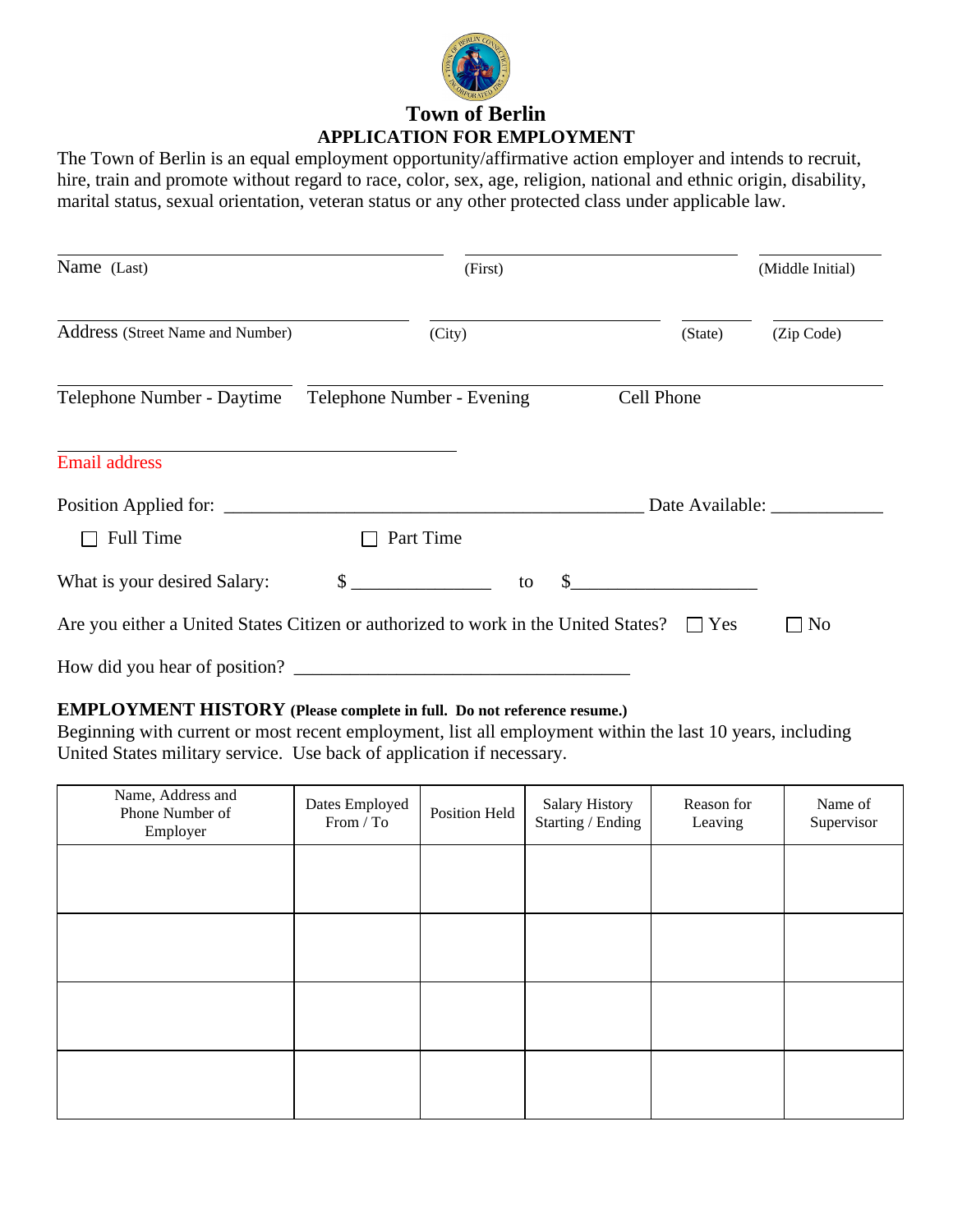#### **EDUCATION (Please complete in full. Do not reference resume.)**

| Name and Address of Institution | # of Years<br>Completed | Degree Earned | Field of Study |
|---------------------------------|-------------------------|---------------|----------------|
|                                 |                         |               |                |
|                                 |                         |               |                |
|                                 |                         |               |                |

List any special skills and/or trade or professional licenses relevant to the job applied for:

List any job-related training (including military training) relevant to the job applied for:

### **REFERENCES (Please complete in full. Do not reference resume.)**

List at least three (3) **references** who can provide first-hand knowledge directly related to your **qualifications for the job** for which you are applying.

| Name | Address and Phone Number | Relationship to You | # of Years Known |
|------|--------------------------|---------------------|------------------|
|      |                          |                     |                  |
|      |                          |                     |                  |
|      |                          |                     |                  |
|      |                          |                     |                  |